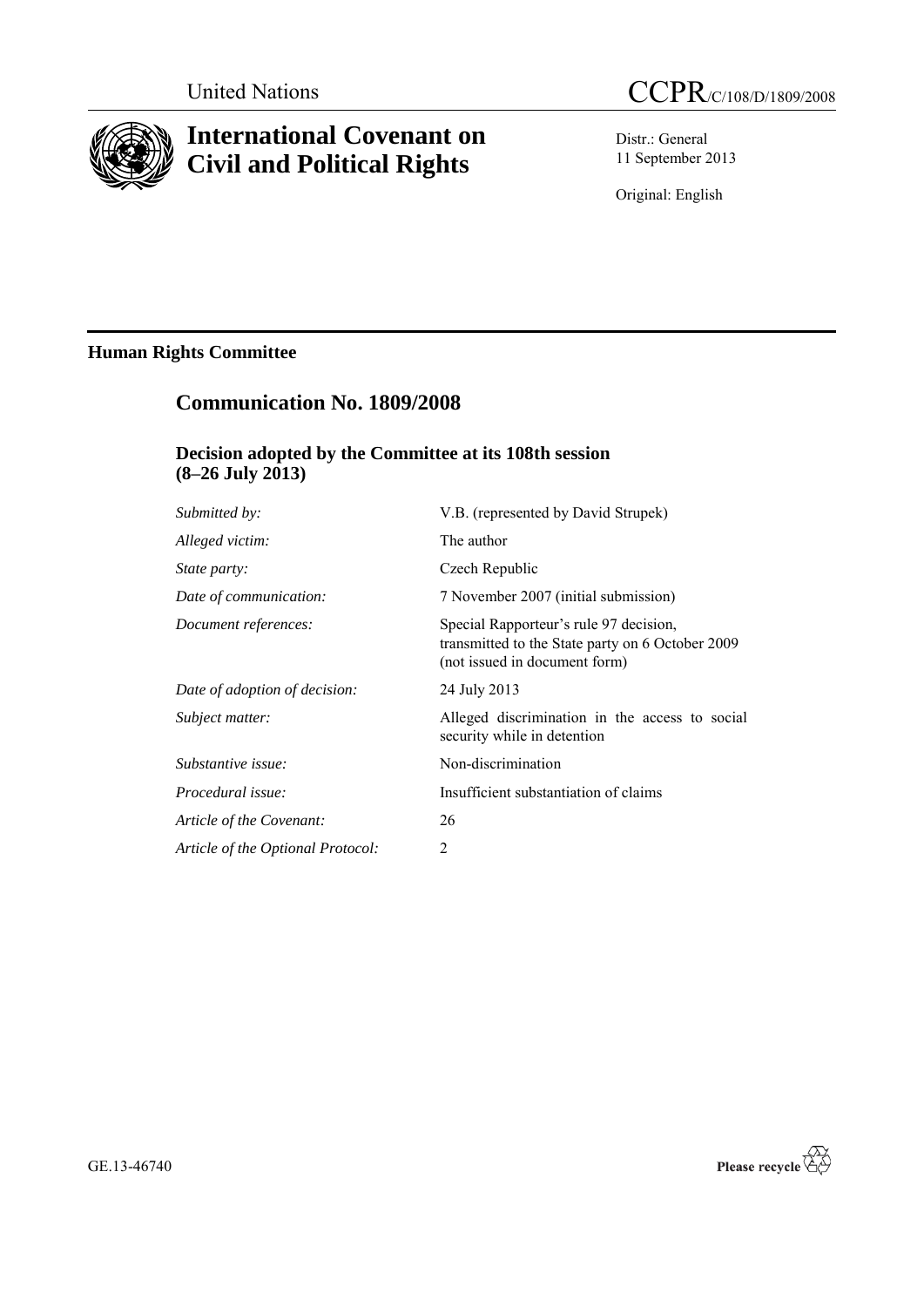### **Annex**

## **Decision of the Human Rights Committee under the Optional Protocol to the International Covenant on Civil and Political Rights (108th session)**

concerning

### **Communication No. 1809/2008\***

| Submitted by:          | V.B. (represented by David Strupek)  |
|------------------------|--------------------------------------|
| Alleged victim:        | The author                           |
| <i>State party:</i>    | Czech Republic                       |
| Date of communication: | 7 November 2007 (initial submission) |

*The Human Rights Committee*, established under article 28 of the International Covenant on Civil and Political Rights,

*Meeting* on 24 July 2013,

*Adopts* the following:

#### **Decision on admissibility**

1.1 The author of the communication is V.B., a Czech national of Roma origin, born on 25 February 1969. She claims to be a victim of a violation by the Czech Republic of article 26 of the International Covenant on Civil and Political Rights. She is represented by counsel, David Strupek.

1.2 On 14 September 2009, the Committee, through the Special Rapporteur on new communications and interim measures, decided not to consider the admissibility and the substance of the case separately.

#### **The facts as submitted by the author**

2.1 On 13 August 2002, the author was arrested and accused of the attempted murder of her co-habitant. On 15 August 2002, she was interrogated before the Prague Municipal Court, and she was detained on remand. On 1 October 2002, she was released awaiting trial upon the order of the Prague Municipal State Attorney Office. Following the trial, the author was acquitted of all charges by judgement of the Municipal Court of 9 April 2003.

2.2 On 16 June 2003, by letter to the Minister of Justice, the author claimed compensation for the time spent in detention, under section 30 of Act No. 82/1998 on

The following members of the Committee participated in the examination of the present communication: Mr. Yadh Ben Achour, Mr. Lazhari Bouzid, Ms. Christine Chanet, Mr. Ahmad Amin Fathalla, Mr. Cornelis Flinterman, Mr. Yuji Iwasawa, Mr. Walter Kälin, Ms. Zonke Zanele Majodina, Mr. Kheshoe Parsad Matadeen, Mr. Gerald L. Neuman, Sir Nigel Rodley, Mr. Víctor Manuel Rodríguez Rescia, Mr. Fabián Omar Salvioli, Ms. Anja Seibert-Fohr, Mr. Yuval Shany, Mr. Konstantine Vardzelashvili and Ms. Margo Waterval.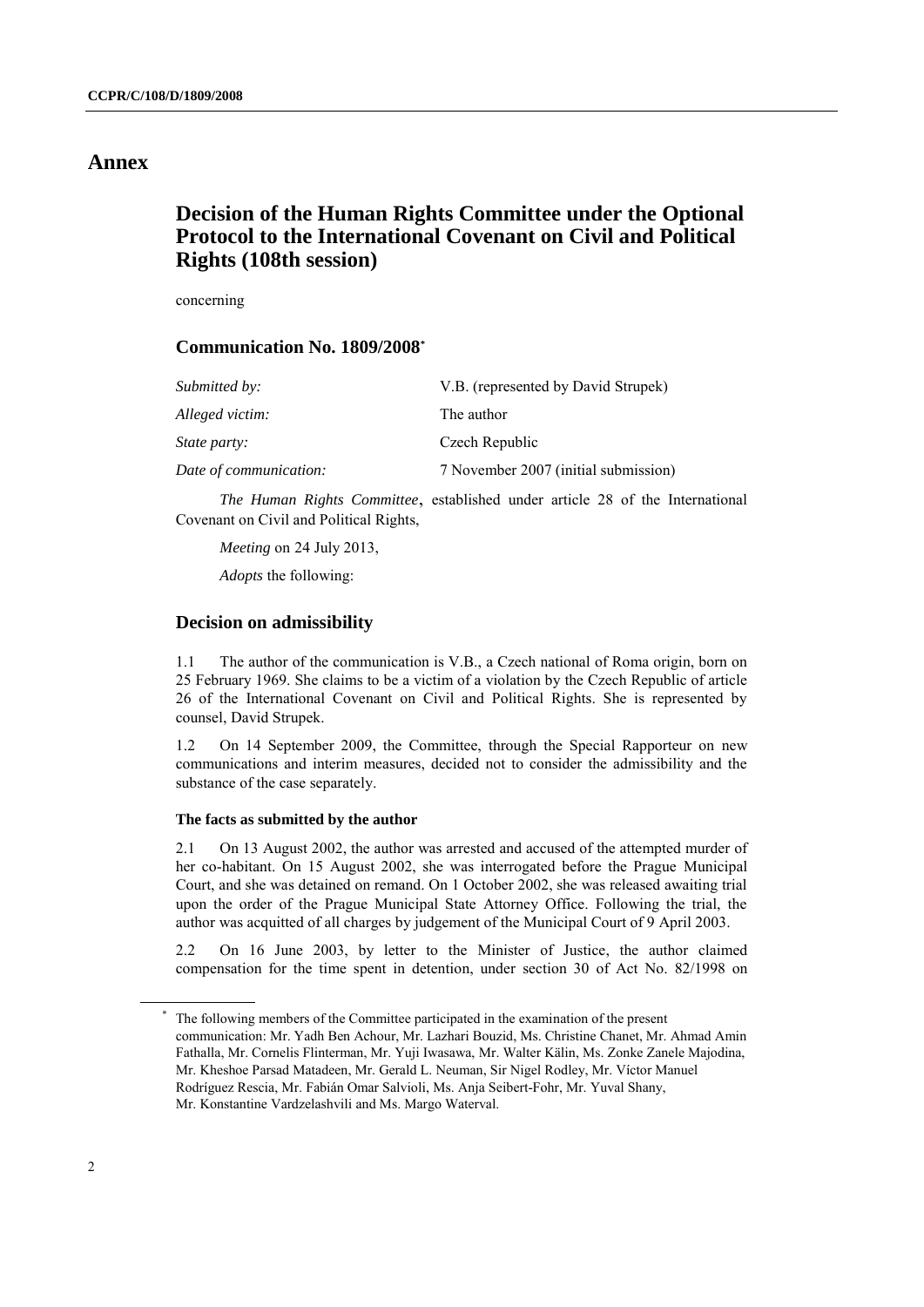Liability for Damage Caused by a Decision or an Incorrect Official Procedure of an Authority of the State. <sup>1</sup> Taking into account that she was unemployed when she was arrested, the author claimed a compensation of CZK  $5,000^2$  per month of detention. By letter of 19 August 2003, the Minister refused the author's claim, stating that section 30 of Act No. 82/1998 cannot be used where the lost profit is not proven. The Minister further considered that the establishment of pecuniary damage is a precondition to the State's responsibility under section 30 of Act No. 82/1998 and that, as pecuniary damage could not be proven in the present case, no compensation could be awarded.

2.3 The author filed a civil action against the State with the Prague District Court. She claimed that she should be compensated for the loss of the opportunity to find a job while detained. She noted that the amount fixed by section 30 (CZK 161 per day of detention in 2002, amounting to CZK 5,000 per month) was lower than the minimum wage. The legislator indicates that every person would usually have had the opportunity to earn at least that amount if she or he had not been deprived of liberty. She requested CZK 8,225 (CZK 3,064 for the 19 days of detention in August 2002, CZK 5,000 for her detention in September 2002, and CZK 161 for 1 day in detention in October 2002) plus interest and procedural costs.

2.4 On 4 August 2005, the District Court replied that the author was not entitled to compensation for detention in August and October, as she had been paid social security benefits during these two months, corresponding to the benefits she was entitled to before being taken into detention, and after her release. It took into account the author's lost income with respect to her lost social security benefits for September 2002, applying section 30 of Act No. 82/1998. It ordered the State to pay CZK 5,000 plus interest to the author. The Minister appealed this judgment before the Municipal Court of Prague, stating that the lost social security benefits could not be deemed to be "lost profit", as it is designed to satisfy the basic needs of a person, and such needs were satisfied during her detention. On 10 May 2006, the Municipal Court allowed the appeal and quashed the judgement of the District Court in relation to the compensation for September.

2.5 On 4 September 2006, the author filed an appeal to the Constitutional Court, arguing that she was aware that the entitlement of persons acquitted of criminal charges to compensation of damages was not guaranteed by the Constitution or by the international human rights treaties, but that the relevant legislation had to be applied in accordance with the principles of equality and non-discrimination. She admitted that the level of probability that she would have found a job at the time of her detention could be subject to dispute. She further considered that this should have been assessed, and that she had provided evidence in this respect. The author finally claimed that she had been discriminated against, not only because of her unemployment, but indirectly because of her ethnic origin. On 11 January 2007, the Constitutional Court rejected her constitutional appeal as manifestly ill-founded as the court is not another instance in a system of general justice and cannot review the assessments of facts and law as made by the general courts, and considered that the mere disagreement with the interpretation of the basic law does not challenge the decision's conformity with the constitutional order. The Constitutional Court further considered that pecuniary damages could be awarded only in cases of at least high probability that the

<sup>&</sup>lt;sup>1</sup> Section 30: "The compensation of the lost income is provided in the amount of CZK 5000 per each month in detention on remand, imprisonment, protective education or protective medical treatment, unless the damaged person requests that the compensation for lost income is determined according to the special rules."

<sup>&</sup>lt;sup>2</sup> Equivalent to about 194 euros (on 10 May 2013).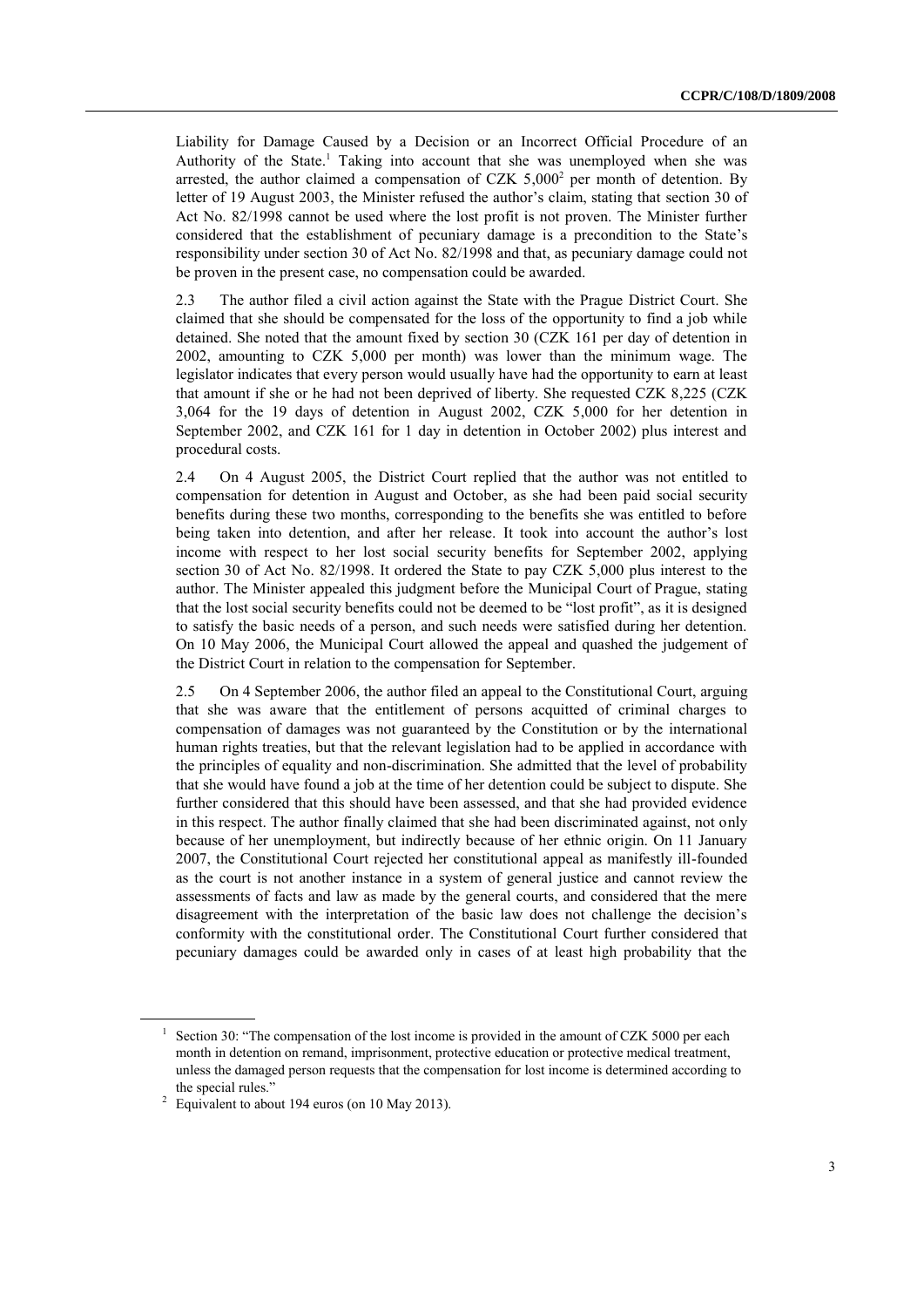damage would occur. The court did not consider the issues of equality and nondiscrimination.<sup>3</sup>

#### **The complaint**

3.1 The author states that persons who are taken into custody on remand and who are acquitted are protected by the law, which provides them with social security entitlements. She considers that section 30 of Act No. 82/1998 was designed also to accommodate unemployed persons who lost the opportunity to find a job because of detention, and that the authorities of the State party erroneously excluded such persons from the entitlement. The author further considers that, to determine the loss of profit, the national law violates article 26 of the Covenant, as it takes into account only the situation on the day the person is taken into custody, not allowing the consideration of the "loss of opportunity" to achieve an income, thereby directly discriminating against unemployed persons. Thus, the author considers that the aforementioned legislation and interpretation result in less favourable treatment of unemployed persons, as compared to employed and self-employed persons.

3.2 The author states that the law itself allows a differentiation in treatment. In this regard, the author refers to jurisprudence<sup>4</sup> in which the Committee found a violation of article 26, where the law had explicitly excluded persons who were not Czech citizens from the restitution of property confiscated by the Communist regime. She considers that the differentiation in treatment, that is, the fact that the Czech authorities refused to compensate the author for lost income during her detention only because she was unemployed when arrested, is not reasonably justified, and that it amounts to direct discrimination based on her economic and social status (unemployment). The author also argues that, even though her income at the time of detention on remand was hypothetical in so far as it depended on her employment then, the court should have the discretion to calculate such income on the basis of the "statistical figures of average or (of the) minimum wage".

3.3 The author further argues that she was indirectly discriminated against, based on her ethnic origin. In this regard, the author refers to the concluding observations of the Human Rights Committee and of the Committee on the Elimination of Racial Discrimination, highlighting the marginalization and social exclusion of the Roma people in the State party.<sup>5</sup> The author also refers to reports of the European Commission against Racism and Intolerance and of others, according to which the unemployment rate of Roma has been about 70 per cent while the general rate of unemployment has been about 7 to 10 per cent.<sup>6</sup> The author considers that, while the Roma community is socially and economically marginalized and strongly disadvantaged on the labour market, its members are indirectly discriminated against through the exclusion of unemployed persons from the application of section 30 of Act No. 82/1998.

#### **State party's observations on admissibility and merits**

4.1 By note verbale of 31 March 2010, the State party submitted its observations, making no objections to the description of the facts by the author. The State party indicated that, according to the explanatory report of section 30 of Act No. 82/1998, a lump-sum

<sup>&</sup>lt;sup>3</sup> The author invoked the principle of equality and non-discrimination before the Constitutional Court only.

<sup>4</sup> For example, communication No. 586/1994, *Adam v. Czech Republic*, Views adopted on 23 July 1996.

<sup>&</sup>lt;sup>5</sup> CCPR/CO/72/CZE, para. 10, and CERD/C/CZE/CO/7, para. 15. See also CERD/C/SR.1804, para. 42.

<sup>6</sup> See, among others, European Commission against Racism and Intolerance, "Third report on the Czech Republic", adopted on 5 December 2003, para. 59.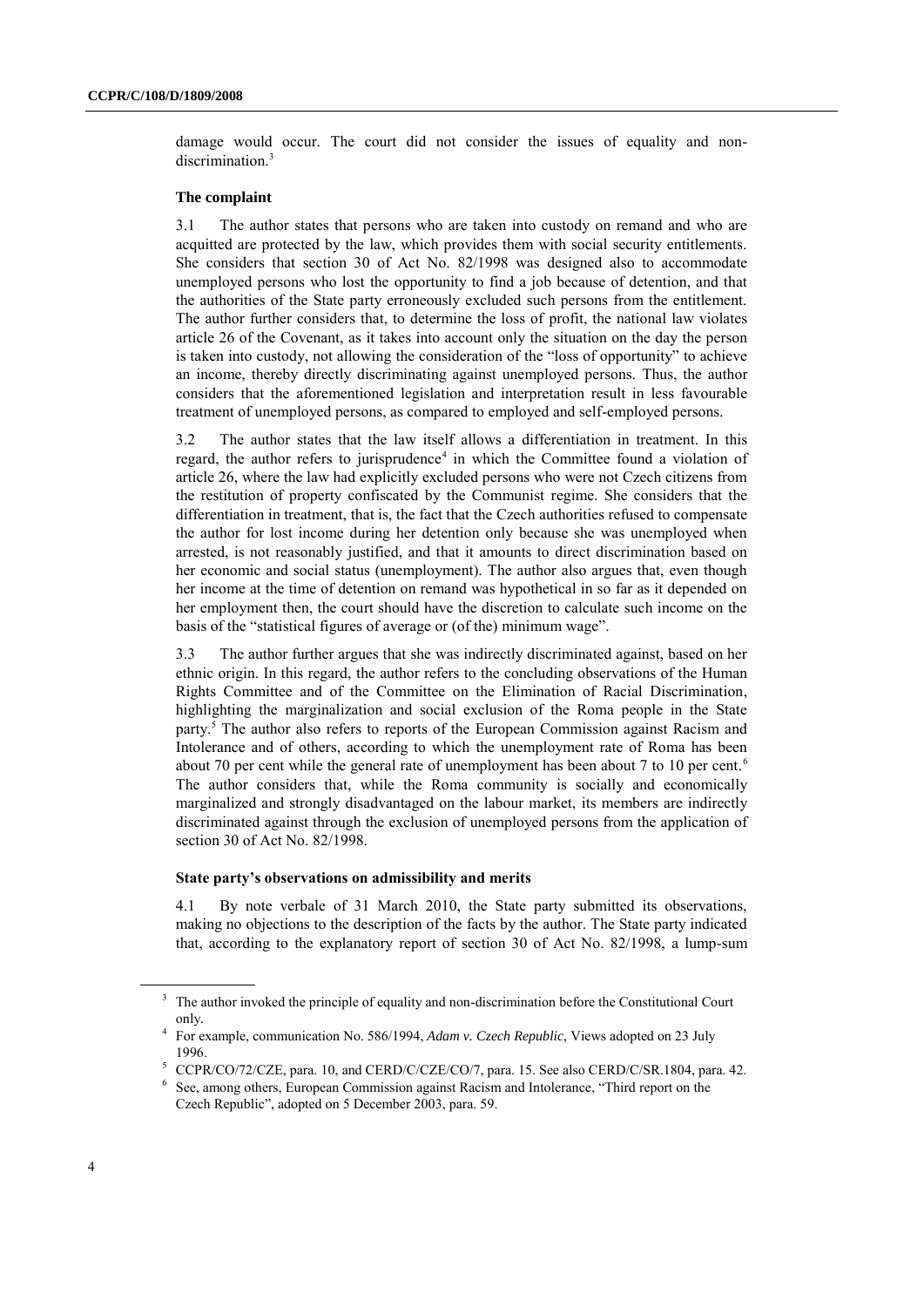compensation would be provided instead of damages applicable under general regulations, and would not apply when the aggrieved person did not "lose any profit". If prior to custody or imprisonment the aggrieved person had no work but already had arranged for a specific employment or a similar relationship, the calculation would be based on the expected income that he would have received in this employment or in the exercise of another gainful activity. The legal system is based on the possibility to provide compensation for loss of earnings, also in relation to a gainful activity that is only expected at the moment of the beginning of the imprisonment or custody, the performance of which would begin later. The mere circumstance that in the period prior to serving the sentence a claimant was not working does not in principle exclude his or her claim for damages. Such damages can be claimed if the person suffered damage for not being able, as a consequence of his or her detention, to start an employment for which prior steps had already been taken. The opportunity for a gainful activity, or an offer or tentative promise by an employer, is not enough: there must be a finding that only due to the beginning of imprisonment the arranged gainful activity could not be performed and that the aggrieved person would actually have performed such activity for the arranged period had he or she not served the sentence. The State party further indicates that the decision of the Supreme Court in the present case reflects the established case law.

4.2 With regard to the author's claim of a violation of article 26 of the Covenant, the State party recalls the Committee's jurisprudence according to which the right to equal protection of the law without discrimination is an autonomous right independent of any other right provided for in the Covenant; and that not all differences of treatment are discriminatory, as long as a differentiation based on reasonable and objective criteria does not amount to prohibited discrimination within the meaning of article 26.<sup>7</sup>

4.3 On the ground that article 26 of the Covenant does not impose an obligation upon the States to adopt specific legal provisions, or to introduce legal dispositions to enable claims for compensation of a lost opportunity to realize a profit, the State party considers that the communication does not fall within the scope of competency of the Covenant and should be held inadmissible.

4.4 The State party further highlights that it agrees with the author that section 30 of Act No. 82/1998 allows for the awarding of compensation for loss of profit only in cases when the aggrieved person was engaged in a gainful activity on the day of being taken into custody, or had in place an arranged or prearranged contract for such activity. Compensation for loss of profit would be possible only when profit was actually lost, and a lump sum of CZK 5,000 was to be provided in cases where it was impossible or excessively difficult to quantify the lost profit. Additionally, when the facts referred to occurred, the legal system of the State party did not allow the courts to grant compensation for "loss of opportunity" to aggrieved persons, whatever their socioeconomic status. Consequently, the unemployed and the author herself were not victims of unequal treatment. The State party therefore considers that the claim is inadmissible under articles 2 and 3 of the Optional Protocol to the Covenant.

4.5 The State party further considers that the claim of the author with regard to alleged indirect discrimination against her should be held inadmissible for insufficient substantiation, in so far as the mere assertion of a 70 per cent unemployment rate in the Roma group in the State party is insufficient to establish a suspicion that article 26 of the Covenant was violated. The State party further considers that the author's assertion

<sup>7</sup> The State party specifically refers to communication No. 182/1984, *Zwaan de Vries v. Netherlands*, Views adopted on 9 April 1987, paras. 12.1 to 13.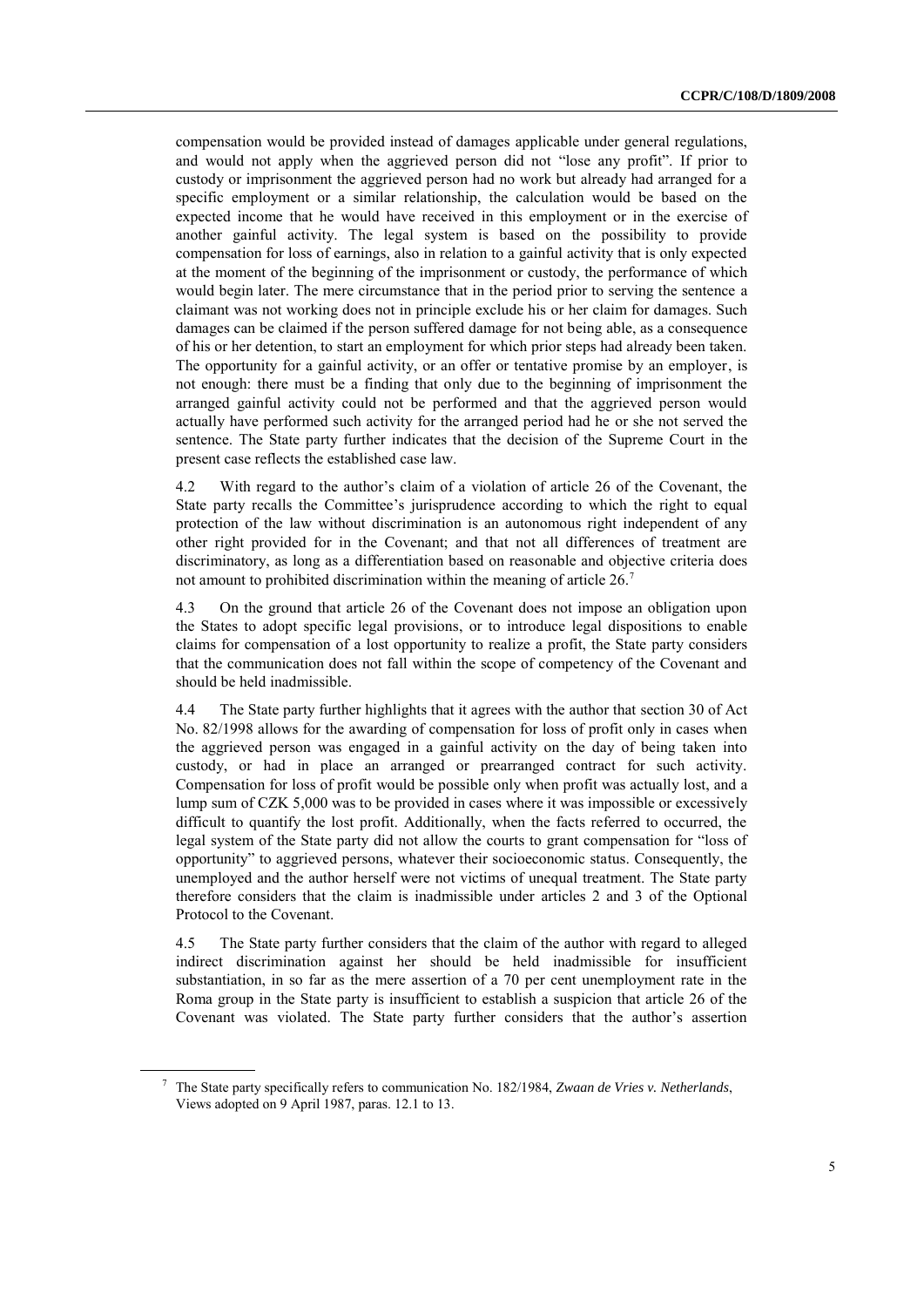according to which Roma persons are placed into custody more frequently than the rest of the population is a speculation, which is not justified by any factual basis.

4.6 As to the merits of the communication, the State party recalls that the claim of the author lies in the fact that she was not compensated for loss of profit for the period she spent in custody. The State party reiterates that the Czech legal system only allows compensation for loss of profit for the period in custody if, prior to his or her detention, the person detained was engaged in a gainful activity or had in place an arranged or prearranged contract for such activity. Taking into account that the author was unemployed when she was detained and did not demonstrate any arranged or prearranged employment contract, her claim for compensation on the grounds of "loss of opportunity" before domestic courts was rejected in compliance with the law and jurisprudence in place, without discrimination.

4.7 The State party further notes that the author compares her position with that of employed and self-employed persons, arguing that while these persons receive compensation for loss of profit for the period of their custody, she did not receive any. The State party considers that the situation of the author cannot be compared to the position of employed or self-employed persons who were engaged in a gainful activity before being taken into custody. The State party recalls that where it was not possible or excessively burdensome for the aggrieved person to determine exactly the amount of the lost profit or to provide the relevant evidence to this end, the law determined that a lump sum of CZK 5,000 could be awarded. However, the State party highlights that this disposition is not applicable where, as in the case of the author, the person was unemployed and had not contractually arranged or prearranged the exercise of a gainful activity before being taken into custody. Under such circumstances, the authorities of the State party had taken their decisions in full compliance with domestic law and were "reasonable, based on objective reasons and free of any arbitrariness". The State party therefore considers that article 26 of the Covenant was not violated.

4.8 The State party notes the author's position that, as she was not awarded compensation for a "loss of opportunity" to achieve some profit while she was in custody, she was treated less favourably than employed and self-employed persons. The State party reiterates that, at the time of the facts under consideration, the law did not allow employed or self-employed persons to claim compensation for loss of profit on the ground of "loss of opportunity". In that regard, the State party considers that, while the corresponding legislation and its interpretation were not necessarily the best solution to the problem, they could not be considered arbitrary or manifestly erroneous. The legislation was the same for employed, self-employed and unemployed persons, and the author was therefore not treated differently and less favourably.

4.9 The State party further suggests that if the Committee were to consider that compensation for "loss of opportunity" to achieve a profit for a period in custody should have been provided for by the legislation of the State party in application of the Covenant, the specific situation of the author should be examined to determine whether such disposition would be applicable to her case. The Committee should then establish how probable it would have been for the author to have found employment and achieved a profit in the period of one and a half months when she was deprived of liberty. In that regard, the State party indicates that according to the information provided by the author, she had been unemployed for seven months and six days before being taken into custody, and for one month and nine days after being released. Additionally, the State party recalls that the author was kept on the list of job applicants during 23 of the 33 months between January 2001 and September 2003. In view of this information, the State party considers that the probability that the author would have found an employment during the period she was held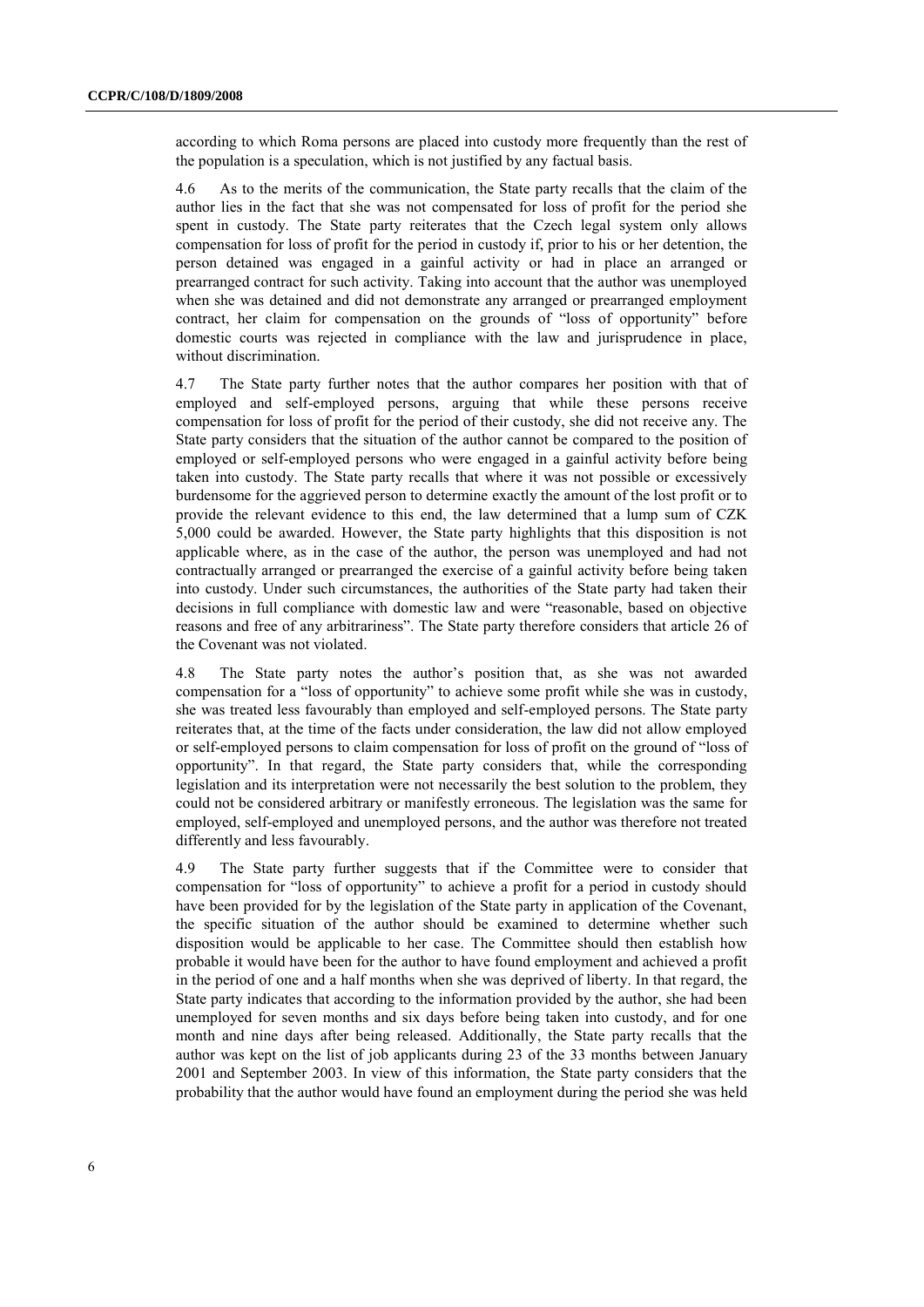in custody was not very high. The State party therefore considers that article 26 was not violated.

#### **Author's comments on the State party's observations**

5.1 On 9 July 2010, the author rejected the State party's observations on admissibility and merits. The author considers that the failure of domestic law to allow the claims for compensation for a loss of opportunity is not a consequence of the legislation itself, but of the interpretation of that law. The author highlights that the law does not explicitly exclude the concept of loss of opportunity from the notion of loss of profit, and that the concept of lost profit as a result of detention in custody pursuant to Act No. 82/1998 is much narrower than the same concept as interpreted in private (civil and commercial) law.

5.2 The author recalls that, under Czech case law, lost profit is the damage consisting in the fact that the value of the claimant's assets does not increase in the manner it would during the "natural course of events". The author considers that the requirement by State authorities for the claimant to have a particular concluded or pre-negotiated contract puts a much higher burden of proof on the claimant than for the assessment of the "normal course of events" in other circumstances.

5.3 The author reiterates the reference, made in her initial complaint, to the Committee's jurisprudence, according to which the State party violated article 26 of the Covenant when the law did not allow for the restitution of property claimed by persons without Czech citizenship. The author considers that the narrow interpretation of Act No. 82/1998 similarly excludes a specific category of persons (persons unemployed the day of apprehension) from an entitlement generally granted in cases of lawful detention of a defendant who is later acquitted of criminal charges. The author therefore considers that article 26 of the Covenant is applicable to her case and claims that the existing legislation should be interpreted in conformity with the Covenant.

5.4 The author further considers that the statistics of the European Commission against Racism and Intolerance referred to in her communication are credible and sufficient to demonstrate the indirect discrimination she suffered as a member of the Roma community. The author also considers that there is a "general tendency" to consider that communities that are segregated, undereducated and discriminated against are more inclined to perpetuate criminal acts, which results in de facto discrimination against the members of the Roma community, including in the interpretation of the legislation.

5.5 Additionally, the author claims that her case was not assessed individually, as the courts did not critically consider the evidence provided to demonstrate her efforts to find a job, but rather carried out a blanket assessment, considering that the author did not prove any assured gainful activity on the day of her detention. The author therefore considers that domestic courts treated her differently than other persons in a comparable position.

#### **Additional State party's observations on admissibility and merits**

6.1 By note verbale of 30 November 2010, in its response to the author's comments, the State party reiterated its initial observations of 31 March 2010. In particular, the State party recalls that, at the time of the facts referred to in the complaint, national legislation did not allow any assertion based on the concept of "loss of opportunity", regardless of the socioeconomic status of the person concerned.

6.2 The State party further refers to the established case law, according to which the Committee is not a fourth instance, and it is for the courts of States parties to interpret and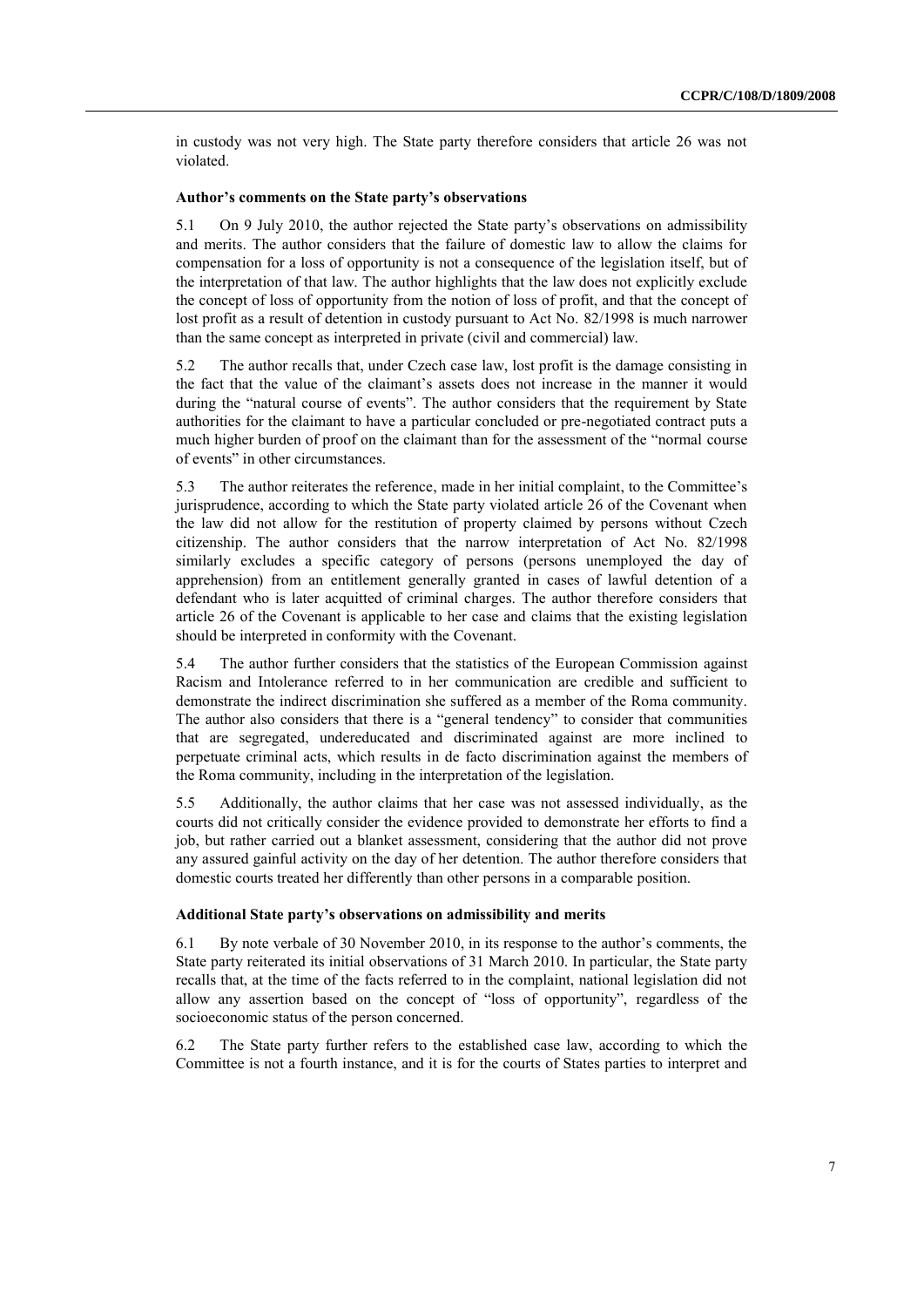apply domestic legislation in a particular case, unless it can be shown that such evaluation or application was clearly arbitrary or amounted to a manifest error or denial of justice, or that the court otherwise violated its obligation of independence and impartiality.<sup>8</sup>

6.3 The State party considers that, even if the relevant legislation and its interpretation are not necessarily the best solution to the problem, they cannot be said to be arbitrary or manifestly erroneous. The State party considers that the Committee should not review the interpretation of the domestic legislation made by the Czech courts in the case under consideration.

#### **Issues and proceedings before the Committee**

#### *Consideration of admissibility*

7.1 Before considering any claim contained in a communication, the Human Rights Committee must, in accordance with rule 93 of its rules of procedure, decide whether or not the case is admissible under the Optional Protocol to the Covenant.

7.2 The Committee has ascertained, as required under article 5, paragraph 2 (a), of the Optional Protocol, that the same matter is not being examined under another procedure of international investigation or settlement.

7.3 The Committee notes that the author's claim relates to the failure of the State party to provide her with compensation for the loss of her security benefit for the month of September and for the lost opportunity to find a job, resulting from her remand in detention from 15 August to 1 October 2012, when she was released awaiting trial. Although the author acknowledges that her arrest and detention were lawful, she claims that the failure to provide her with compensation, on the basis of her status as "an unemployed person", resulted in a violation of article 26 of the Covenant. The Committee notes that the legislation in question (Act No. 82/1998) refers to the provision of compensation in cases of "lost income". It also notes that lost income has been interpreted by national courts as actual financial loss or, as acknowledged by the author, potential loss when there is a prenegotiated labour contract in existence. In this regard, the Committee recalls that it is generally not for the Committee, but for the courts of States parties, to interpret legislation and to review or to evaluate facts and evidence in a particular case, unless it can be ascertained that the conduct of the trial or the evaluation of facts and evidence was clearly arbitrary or amounted to a denial of justice.<sup>9</sup> Based on the materials made available to it, the Committee is unable to conclude that the State party's authorities acted arbitrarily in evaluating the facts and evidence of the case and it considers that the claim is not sufficiently substantiated.

7.4 The Committee further observes that, when claiming a violation of article 26, the author refers to figures and information related to the situation of the Roma community in

<sup>8</sup> The State party specifically refers to communication No. 1618/2007, *Brychta v. Czech Republic*, decision adopted on 27 October 2009, para. 6.5.

<sup>9</sup> Human Rights Committee general comment No. 32 (2007) on the right to equality before courts and tribunals and to a fair trial, *Official Records of the General Assembly, Sixty-second Session, Supplement No. 40*, vol. I (A/62/40 (Vol. I)), annex VI, para. 26. See also, inter alia, communications No. 1943/2010, *H.P.N. v. Spain*, decision of inadmissibility adopted on 25 March 2013; No. 1500/2006, *M.N. et al. v. Tajikistan*, decision of inadmissibility adopted on 29 October 2012; No. 1210/2003, *Damianos v. Cyprus*, decision of inadmissibility adopted on 25 July 2005, para. 6.3; No. 1212/2003, *Lanzarote Sánchez et al. v. Spain*, decision of inadmissibility adopted on 25 July 2006, para. 6.3; No. 1358/2005, *Korneenko v. Belarus*, decision of inadmissibility adopted on 1 April 2008, para. 6.3; No. 1758/2008, *Jessop v. New Zealand*, Views adopted on 29 March 2011, paras. 7.11-7.12.